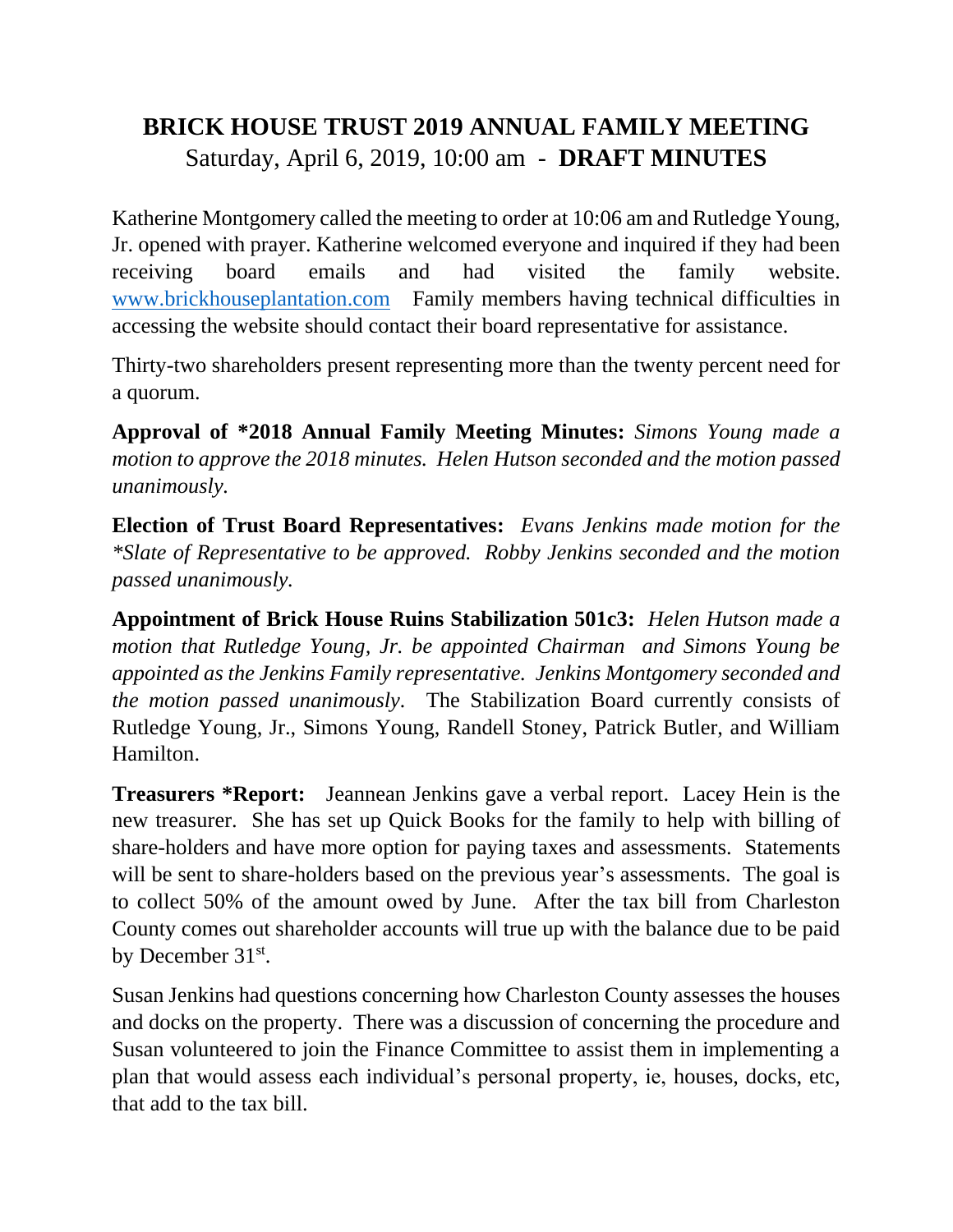Transfer of Shares, see \*report for changes during the last year.

**Brick House Stabilization Update:** The finance report was given by Rutledge Young, Jr. and the progress report by Simons Young.

Rutledge Young, Jr.: Brick House was built in 1725, possibly earlier. It was acquired by the Jenkins family in 1798. Burned in 1929. In 1970 it was listed on the National Register of Historic Places. Simons Young began the effort to stabilize the ruins in 2011. A 501C3, Brick House Ruins Preservation, Inc was formed in 2017. To the date \$77,000.00 has been raised with the Jenkins family contributing approximately \$30,000.00 Two fund raisers (2018/2019) which were organized by Deke Montgomery raised \$17,000.00. There is currently \$31,980.00 in the Stabilization account. Not only has Moby Marks's company done excellent work on restoring the ruins, but he has donated back, to the Brick House Ruins Preservation, approximately \$29,000.00. The Board should send a thank you note to Mr. Marks.

Simons Young: The south wall has been stabilized with steel braces and treated wood. The chimneys have been braced and clamped back into position. Next will be the rebuilding of the jack arches. Stainless steel angles will be used to hold the arches in place. The plywood in the windows will then be removed. The old steel beams will be removed because they contract/expand causing the bricks around the windows to crack.

The plan is to start repointing the brick in the next 2 to 3 months. The craftsmen who will be doing this work are willing to teach the family this process. The American College of Building Arts maybe able to help with this project. Katherine Montgomery requested more information about the program and the student volunteers.

**Maintenance \*Report:** An update was reported. A clean-up day has been set for Saturday, Oct  $12<sup>th</sup>$ , 2019. Please mark your calendars. This is in preparation for the Annual EIHP Tour.

**Forestry \*Report:** Jeannean Jenkins read her report which was compiled from minutes from board meetings and her meeting with SC Forestry Commission. John Blankin, Brian Whitsitt and Scott Whitsitt volunteered for the forestry committee. Currently we will maintain the trees that are currently planted and all logging has been put on hold.